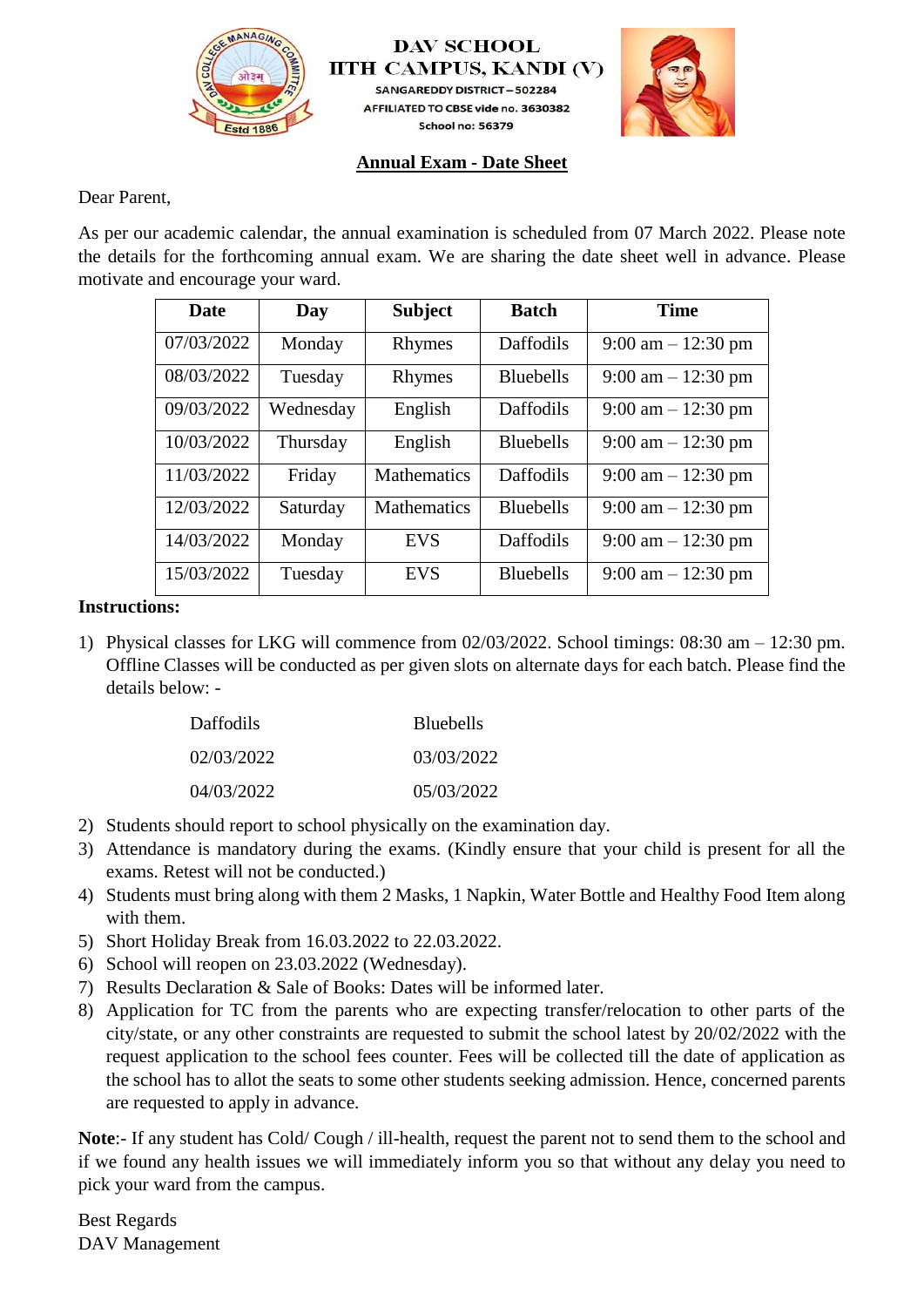

#### **DAV SCHOOL IITH CAMPUS, KANDI (V** SANGAREDDY DISTRICT-502284 AFFILIATED TO CBSE vide no. 3630382 School no: 56379

# **Annual Exam - Date Sheet**



As per our academic calendar, the annual examination is scheduled from 07 March 2022. Please note the details for the forthcoming annual exam. We are sharing the date sheet well in advance. Please motivate and encourage your ward.

| Date       | Day       | <b>Subject</b>             | <b>Batch</b>     | <b>Time</b>                          |
|------------|-----------|----------------------------|------------------|--------------------------------------|
| 07/03/2022 | Monday    | II Language                | Daffodils        | $9:00 \text{ am} - 12:30 \text{ pm}$ |
| 08/03/2022 | Tuesday   | II Language                | <b>Bluebells</b> | $9:00 \text{ am} - 12:30 \text{ pm}$ |
| 09/03/2022 | Wednesday | English                    | Daffodils        | $9:00 \text{ am} - 12:30 \text{ pm}$ |
| 10/03/2022 | Thursday  | English                    | <b>Bluebells</b> | $9:00 \text{ am} - 12:30 \text{ pm}$ |
| 11/03/2022 | Friday    | <b>Mathematics</b>         | Daffodils        | $9:00 \text{ am} - 12:30 \text{ pm}$ |
| 12/03/2022 | Saturday  | <b>Mathematics</b>         | <b>Bluebells</b> | $9:00 \text{ am} - 12:30 \text{ pm}$ |
| 14/03/2022 | Monday    | <b>Integrated Activity</b> | Daffodils        | $9:00$ am $-12:30$ pm                |
| 15/03/2022 | Tuesday   | <b>Integrated Activity</b> | <b>Bluebells</b> | $9:00 \text{ am} - 12:30 \text{ pm}$ |

| U.<br>ı<br>12 S S | K<br>U<br>$\tilde{\phantom{a}}$<br>١T |
|-------------------|---------------------------------------|
|                   |                                       |

# **Instructions:**

1) Physical classes for UKG will commence from 02/03/2022. School timings: 08:30 am – 12:30 pm. Physical classes will be conducted slot wise on alternate days for each batch. Please find the details below: -

| Daffodils batch on | Bluebells batch on |
|--------------------|--------------------|
| 02/03/2022         | 03/03/2022         |
| 04/03/2022         | 05/03/2022         |
|                    |                    |

- 2) Students should report to school physically on the examination day.
- 3) Attendance is mandatory during the exams. (Kindly ensure that your child is present for all the exams as these would not be reconducted).
- 4) 01/03/2022 (Tuesday) is a holiday on account of Mahashivaratri.
- 5) Short Break from 16.03.2022 to 22.03.2022.
- 6) School will reopen on 23.03.2022 (Wednesday).
- 7) Result & Book Sales: Dates will be informed later.
- 8) Application for TC from the parents who are expecting transfer/relocation to other parts of the city/state or any other constraints are requested to submit the school latest by 20/02/2022 with the request application to the school fees counter. Fees will be collected till the date of application as the school has to allot the seats to some other students seeking admission. Hence, concerned parents are requested to apply in advance.
- Note:- If any student has Cold/ Cough / ill-health, request the parent not to send them to the school and if we found any health issues, we will immediately inform you so that without any delay you need topick your ward from the campus.

Best Regards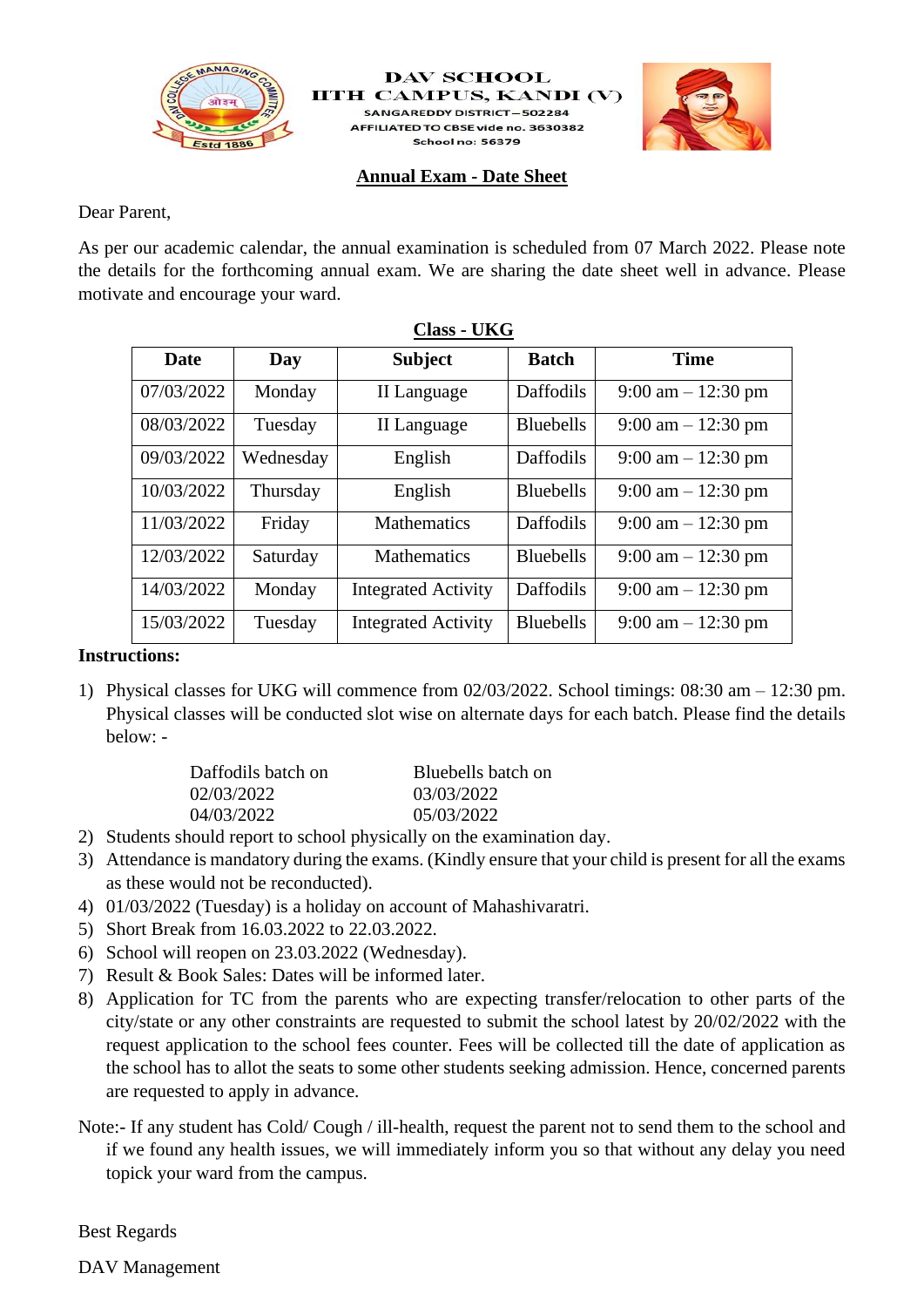

**DAV SCHOOL IITH CAMPUS, KANDI (** SANGAREDDY DISTRICT-502284 AFFILIATED TO CBSE vide no. 3630382 School no: 56379



#### **Annual Exam - Date Sheet**

Dear Parent,

As per our academic calendar, the annual examination is scheduled from 07 March 2022. Please note the details for the forthcoming annual exam. We are sharing the date sheet well in advance. Please motivate and encourage your ward.

| Date       | Day       | I                  | <b>Batch</b>      | <b>Time</b>                          |
|------------|-----------|--------------------|-------------------|--------------------------------------|
| 07/03/2022 | Monday    | II Language        | Daffodils         | $9:00 \text{ am} - 12:30 \text{ pm}$ |
| 08/03/2022 | Tuesday   | II Language        | <b>Bluebells</b>  | $9:00 \text{ am} - 12:30 \text{ pm}$ |
| 09/03/2022 | Wednesday | English            | Daffodils         | $9:00 \text{ am} - 12:30 \text{ pm}$ |
| 10/03/2022 | Thursday  | English            | <b>Bluebells</b>  | $9:00 \text{ am} - 12:30 \text{ pm}$ |
| 11/03/2022 | Friday    | <b>Mathematics</b> | Daffodils         | $9:00 \text{ am} - 12:30 \text{ pm}$ |
| 12/03/2022 | Saturday  | <b>Mathematics</b> | <b>Bluebells</b>  | $9:00 \text{ am} - 12:30 \text{ pm}$ |
| 14/03/2022 | Monday    | <b>EVS</b>         | Daffodils         | $9:00 \text{ am} - 12:30 \text{ pm}$ |
| 15/03/2022 | Tuesday   | <b>EVS</b>         | <b>Bluebells</b>  | $9:00 \text{ am} - 12:30 \text{ pm}$ |
| 16/03/2022 | Wednesday | <b>IT</b>          | Daffodils         | $9:00 \text{ am} - 12:30 \text{ pm}$ |
| 17/03/2022 | Thursday  | <b>IT</b>          | <b>B</b> luebells | $9:00 \text{ am} - 12:30 \text{ pm}$ |

## **Class 1**

#### **Instructions:**

1) Physical classes for Grade 1 will commence from 02/03/2022. School timings: 08:30 am – 12:30 pm. Physical classes will be conducted slot wise on alternate days for each batch. Please find the details below: -

| Daffodils batch on | Bluebells batch on |
|--------------------|--------------------|
| 02/03/2022         | 03/03/2022         |
| 04/03/2022         | 05/03/2022         |

- 2) Students should report to school physically on the examination day.
- 3) Attendance is mandatory during the exams. (Kindly ensure that your child is present for all the exams as these would not be reconducted).
- 4) 01/03/2022 (Tuesday) is a holiday on account of Mahashivaratri.
- 5) Short Break from 18.03.2022 to 22.03.2022.
- 6) School will reopen on 23.03.2022 (Wednesday).
- 7) Result & Book Sales: Dates will be informed later.
- 8) Application for TC from the parents who are expecting transfer/relocation to other parts of the city/state or any other constraints are requested to submit the school latest by 20/02/2022 with the request application to the school fees counter. Fees will be collected till the date of application as the school has to allot the seats to some other students seeking admission. Hence, concerned parents are requested to apply in advance.

**Note: - If any student has Cold/ Cough / ill-health, request the parent not to send them to the school and if we found any health issues, we will immediately inform you so that without any delay you need to pick your ward from the campus**.

Best Regards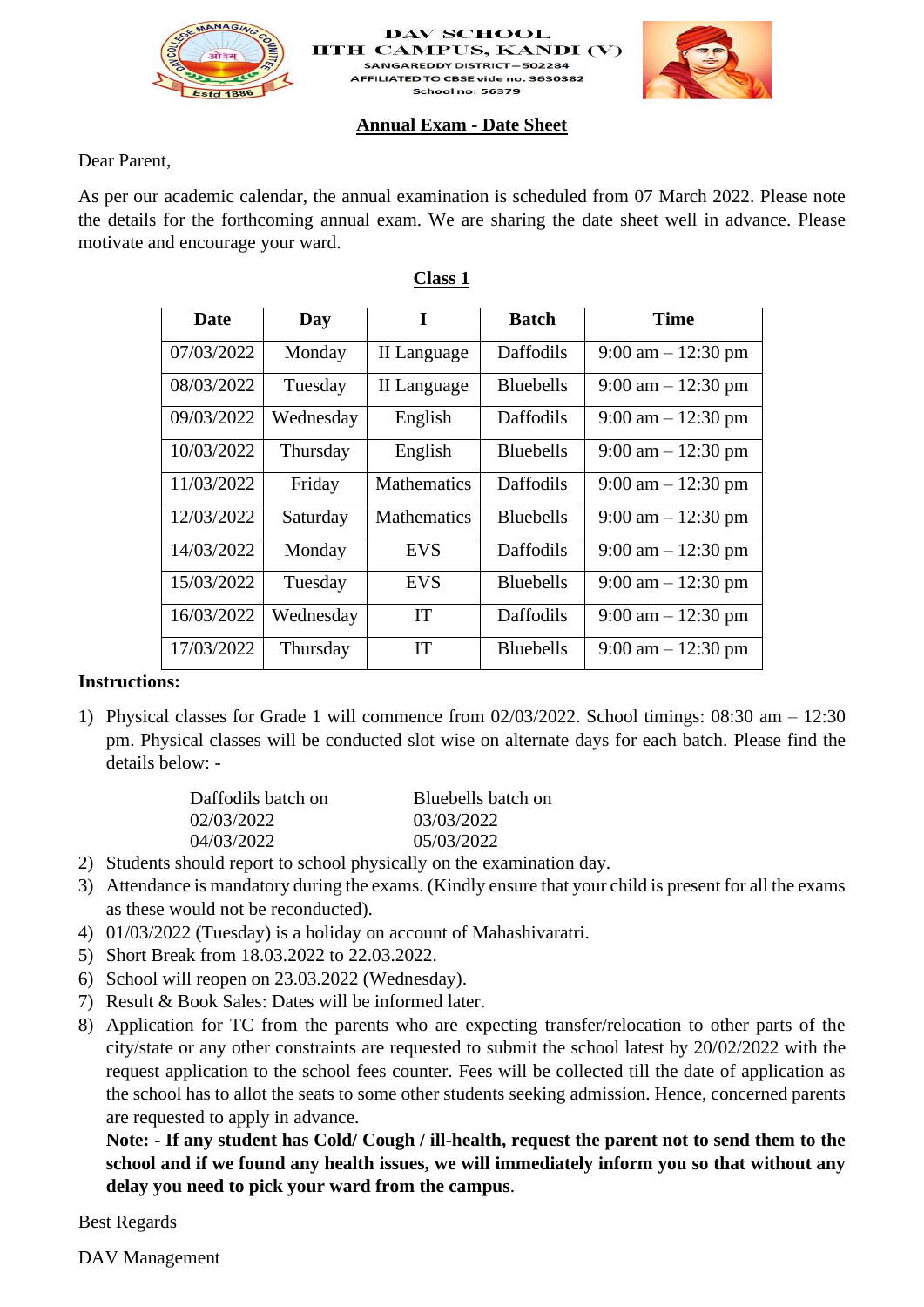

**DAV SCHOOL IITH CAMPUS, KANDI (** SANGAREDDY DISTRICT-502284 AFFILIATED TO CBSE vide no. 3630382 School no: 56379



#### **Annual Exam - Date Sheet**

Dear Parent,

As per our academic calendar, the annual examination is scheduled from 07 March 2022. Please note the details for the forthcoming annual exam. We are sharing the date sheet well in advance. Please motivate and encourage your ward.

| Date       | Day       | <b>Subject</b>     | <b>Batch</b>      | <b>Time</b>                          |
|------------|-----------|--------------------|-------------------|--------------------------------------|
| 07/03/2022 | Monday    | <b>IT</b>          | Daffodils         | $9:00 \text{ am} - 12:30 \text{ pm}$ |
| 08/03/2022 | Tuesday   | IT                 | <b>Bluebells</b>  | $9:00 \text{ am} - 12:30 \text{ pm}$ |
| 09/03/2022 | Wednesday | English            | Daffodils         | $9:00 \text{ am} - 12:30 \text{ pm}$ |
| 10/03/2022 | Thursday  | English            | <b>Bluebells</b>  | $9:00 \text{ am} - 12:30 \text{ pm}$ |
| 11/03/2022 | Friday    | <b>Mathematics</b> | Daffodils         | $9:00 \text{ am} - 12:30 \text{ pm}$ |
| 12/03/2022 | Saturday  | <b>Mathematics</b> | <b>Bluebells</b>  | $9:00 \text{ am} - 12:30 \text{ pm}$ |
| 14/03/2022 | Monday    | <b>EVS</b>         | Daffodils         | $9:00 \text{ am} - 12:30 \text{ pm}$ |
| 15/03/2022 | Tuesday   | <b>EVS</b>         | <b>Bluebells</b>  | $9:00 \text{ am} - 12:30 \text{ pm}$ |
| 16/03/2022 | Wednesday | II Language        | Daffodils         | $9:00 \text{ am} - 12:30 \text{ pm}$ |
| 17/03/2022 | Thursday  | II Language        | <b>B</b> luebells | $9:00 \text{ am} - 12:30 \text{ pm}$ |

# **Class II**

#### **Instructions:**

1) Physical classes for Grade 2 will commence from 02/03/2022. School timings: 08:30 am – 12:30 pm. Physical classes will be conducted slot wise on alternate days for each batch. Please find the details below: -

| Daffodils batch on | Bluebells batch on |
|--------------------|--------------------|
| 02/03/2022         | 03/03/2022         |
| 04/03/2022         | 05/03/2022         |

- 2) Students should report to school physically on the examination day.
- 3) Attendance is mandatory during the exams. (Kindly ensure that your child is present for all the exams as these would not be reconducted).
- 4) 01/03/2022 (Tuesday) is a holiday on account of Mahashivaratri.
- 5) Short Break from 18.03.2022 to 22.03.2022.
- 6) School will reopen on 23.03.2022 (Wednesday).
- 7) Result & Book Sales: Dates will be informed later.
- 8) Application for TC from the parents who are expecting transfer/relocation to other parts of the city/state or any other constraints are requested to submit the school latest by 20/02/2022 with the request application to the school fees counter. Fees will be collected till the date of application as the school has to allot the seats to some other students seeking admission. Hence, concerned parents are requested to apply in advance.

**Note: - If any student has Cold/ Cough / ill-health, request the parent not to send them to the school and if we found any health issues, we will immediately inform you so that without any delay you need to pick your ward from the campus**.

Best Regards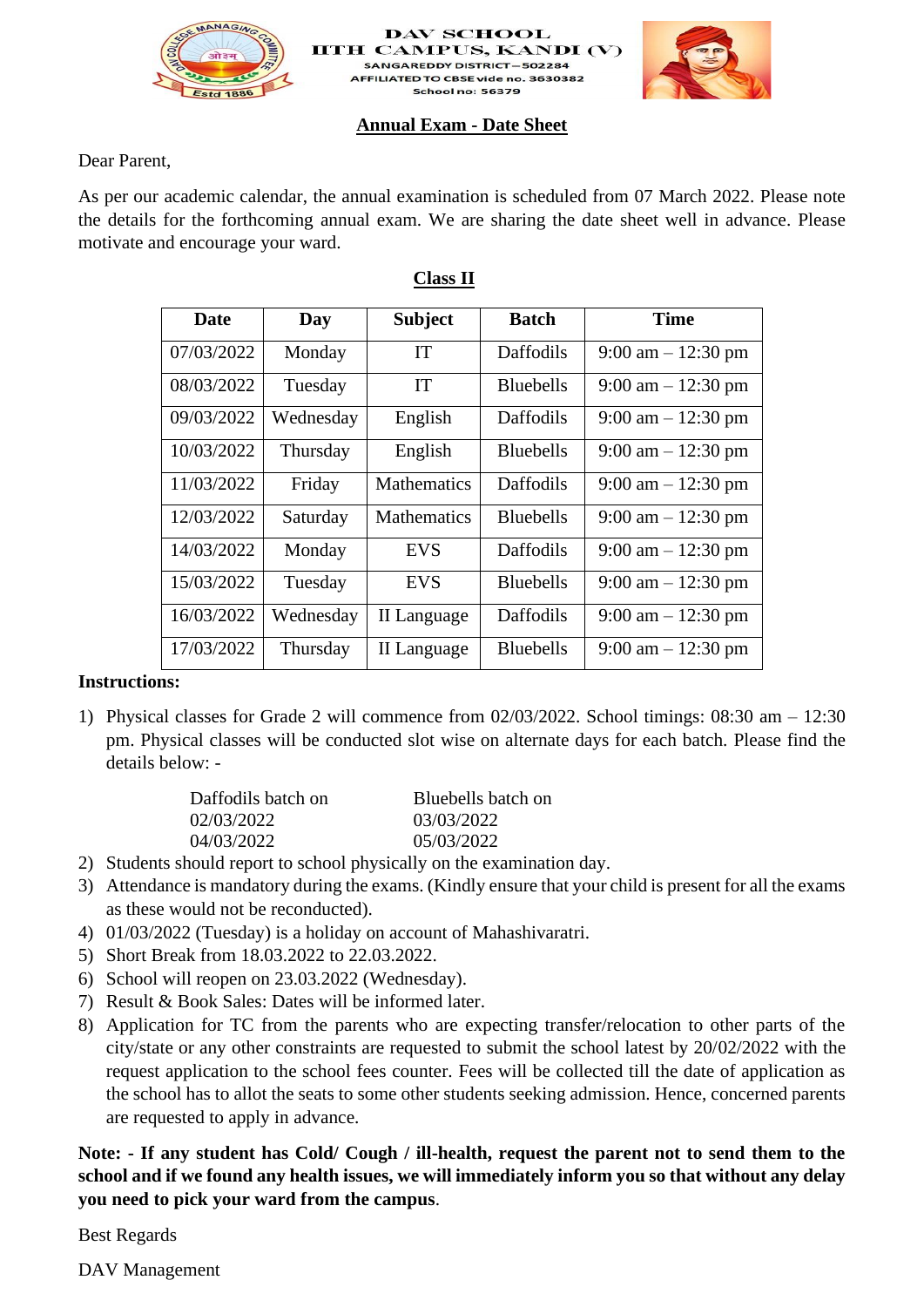

**DAV SCHOOL IITH CAMPUS, KANDI (V)** 

**SANGAREDDY DISTRICT-502284** AFFILIATED TO CBSE vide no. 3630382 School no: 56379



**Annual Exam - Date Sheet**

Dear Parent,

As per our academic calendar, the annual examination is scheduled from 02 March 2022. Please note the details for the forthcoming annual exam. We are sharing the date sheet well in advance. Please motivate and encourage your ward.

| <b>Date</b> | Day       | Ш                  | IV                  | v                   |
|-------------|-----------|--------------------|---------------------|---------------------|
| 02/03/2022  | Wednesday |                    | <b>IT</b>           | II Language         |
| 05/03/2022  | Saturday  | English            | II Language         | <b>Mathematics</b>  |
| 08/03/2022  | Tuesday   | <b>Mathematics</b> | <b>III</b> Language | English             |
| 10/03/2022  | Thursday  | Science            | Social              | <b>III</b> Language |
| 12/03/2022  | Saturday  | II Language        | <b>Mathematics</b>  | <b>IT</b>           |
| 14/03/2022  | Monday    | Social             | Science             | Science             |
| 16/03/2022  | Wednesday | <b>IT</b>          | English             | Social              |

## **Instructions:**

- 1) Physical classes for Grade 3 and above will commence from 24/02/2022. School timings: 08:30 AM – 3:10 PM.
- 2) Students should report to school physically on the examination day. Examination timings will be from 08:30 AM – 12:30 PM
- 3) Syllabus sheet will be shared.
- 4) Revision classes (for the next exam) will be conducted virtually when the students do not have an examination.
- 5) Attendance is mandatory during the exams. (Kindly ensure that your child is present for all the exams as these would not be reconducted).
- 6) 01/03/2022 (Tuesday) is a holiday on account of Mahashivaratri.
- 7) Short Break from 17.03.2022 to 22.03.2022.
- 8) School will reopen on 23.03.2022 (Wednesday).
- 9) Result & Book Sales: Dates will be informed later.
- 10) Application for TC from the parents who are expecting transfer/relocation to other parts of the city/state or any other constraints are requested to submit the school latest by 20/02/2022 with the request application to the school fees counter. Fees will be collected till the date of application as the school has to allot the seats to some other students seeking admission. Hence, concerned parents are requested to apply in advance.

Note:- If any student has Cold/ Cough / ill-health, request the parent not to send them to the school and if we found any health issues we will immediately inform you so that without any delay you need to pick your ward from the campus.

Best Regards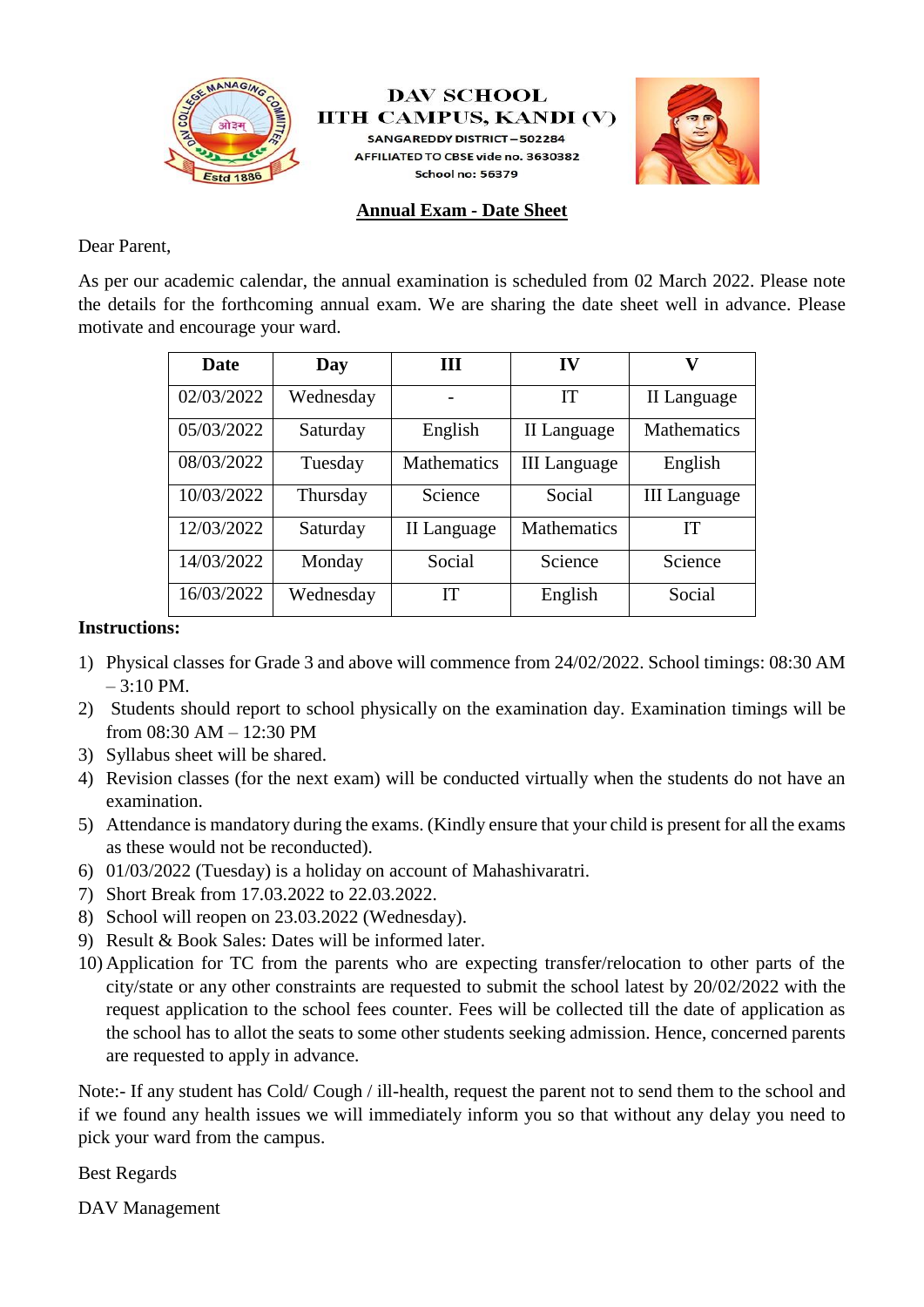

**DAV SCHOOL IITH CAMPUS, KANDI (V) SANGAREDDY DISTRICT-502284** AFFILIATED TO CBSE vide no. 3630382 School no: 56379



# **Annual Exam - Date Sheet**

Dear Parent,

As per our academic calendar, the annual examinations are scheduled from 28 February 2022. Please note the details for the forthcoming annual exam. We are sharing the date sheet well in advance. Please motivate and encourage your ward.

| <b>Date</b> | Day       | VI                  | VII                 | IX                 |
|-------------|-----------|---------------------|---------------------|--------------------|
| 28/02/2022  | Monday    |                     |                     | AI                 |
| 02/03/2022  | Wednesday | Social              | <b>III</b> Language |                    |
| 05/03/2022  | Saturday  | II Language         | IТ                  |                    |
| 08/03/2022  | Tuesday   | IТ                  | Science             | <b>Mathematics</b> |
| 10/03/2022  | Thursday  | English             | II Language         | Social             |
| 12/03/2022  | Saturday  | Science             | <b>Mathematics</b>  | English            |
| 14/03/2022  | Monday    | <b>III</b> Language | Social              | II Language        |
| 16/03/2022  | Wednesday | <b>Mathematics</b>  | English             | Science            |

# **Instructions:**

- 1) Physical classes for Grade 6 and above will commence from 21/02/2022. School timings: 08:30 AM 3:10 PM.
- 2) Students should report to school physically on the examination day. Examination timings will be from 08:30 AM – 12:30 PM
- 3) Syllabus sheet will be shared.
- 4) Revision classes (for the next exam) will be conducted virtually when the students do not have an examination.
- 5) Attendance is mandatory during the exams. (Kindly ensure that your child is present for all the exams as these would not be reconducted).
- 6) 01/03/2022 (Tuesday) is a holiday on account of Mahashivaratri.
- 7) Short Break from 17.03.2022 to 22.03.2022.
- 8) School will reopen on 23.03.2022 (Wednesday).
- 9) Result & Book Sales: Dates will be informed later.
- 10) Application for TC from the parents who are expecting transfer/relocation to other parts of the city/state or any other constraints are requested to submit the school latest by 20/02/2022 with the request application to the school fees counter. Fees will be collected till the date of application as the school has to allot the seats to some other students seeking admission. Hence, concerned parents are requested to apply in advance.

Note:- If any student has Cold/ Cough / ill-health, request the parent not to send them to the school and if we found any health issues we will immediately inform you so that without any delay you need to pick your ward from the campus.

Best Regards